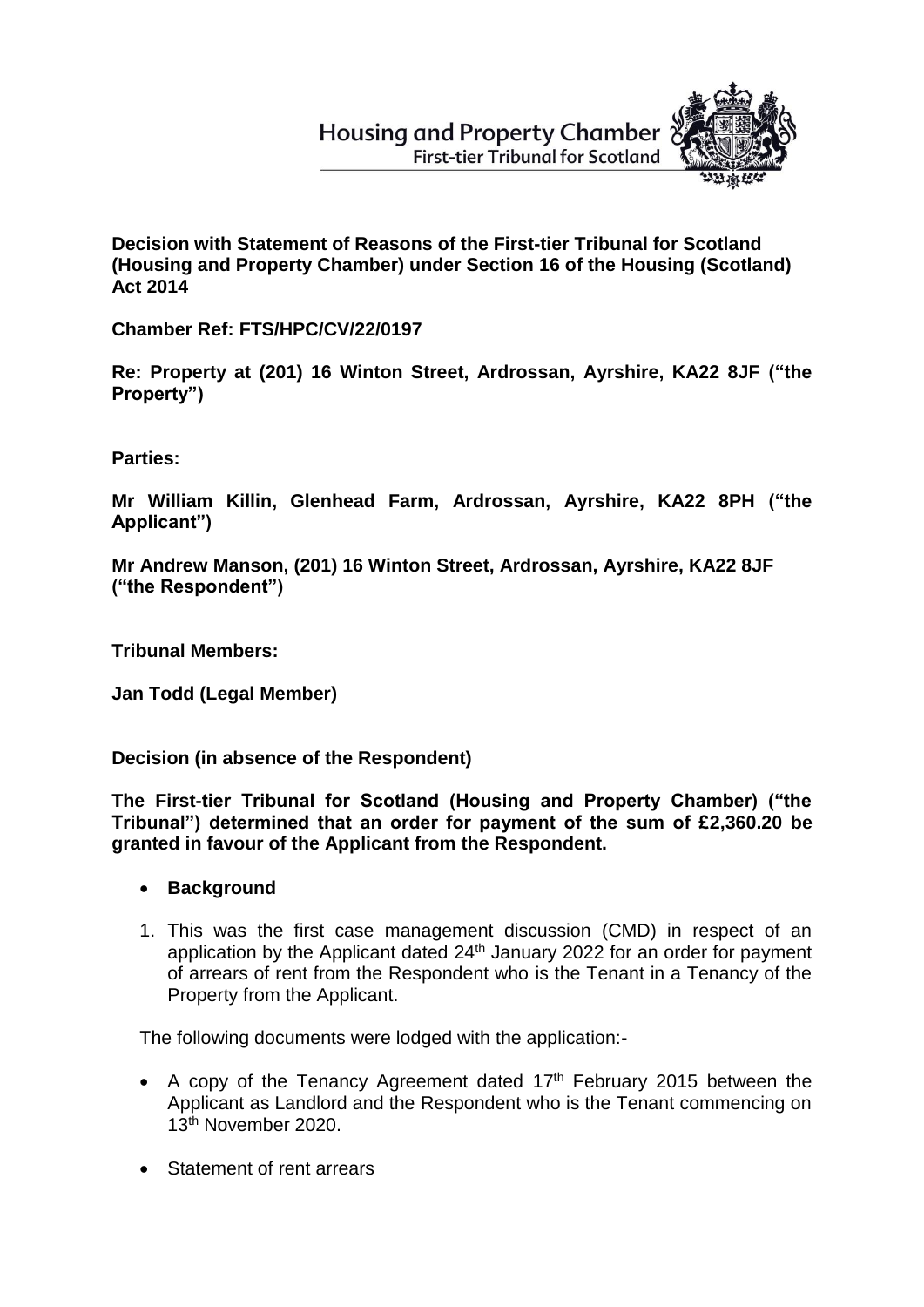- Copy bank statements
- 2. The case management discussion (CMD) proceeded today by way of teleconference.
- 3. Service was validly affected on the Respondent by Service by Sheriff Officers who served the papers on the Respondent on 16<sup>th</sup> March 2022.
- 4. The Tribunal has seen a copy of the title to the Property showing the Applicant is the registered owner.

### **The Case Management Discussion**

- 1. The CMD took place by teleconferencing and the Legal Member waited until 10.10 to see if the Respondent was going to join the call. The Respondent did not join and was not represented at the CMD. The Respondent has not lodged any written submissions for the Tribunal to consider.
- 2. The legal member made introductions and explained the purpose and order of proceedings also advising that the Tribunal could make a decision after a CMD which it could after a hearing if satisfied it was appropriate to do so.
- 3. Mr Killin the Applicant attended along with his wife Mrs Gloria Killin as a supporter. The Respondent was not present on the call. The legal member considered it appropriate to continue with the CMD given that intimation had been given to the Respondent and he has not responded in writing or requested any postponement of today's CMD.
- 4. Mr Killin advised that the Respondent is the tenant in the Property from and has had most of his rent paid for him by universal credit over the last few years. He explained that the rent was £347 but that if the Respondent was working or for a time when he was in prison the payment for universal credit was not always for the full rent. He confirmed the sum due when he made the application which included the rent due in January 2022 was £2360.20 but that further rent had become due and no further payments had been received from the tenant or from universal credit.
- 5. The Applicant confirmed the tenant continues to live in the Property and advised that the Respondent is difficult to contact as he doesn't answer phone calls or letters posted at his door. The Applicant advised that he had spoken to the Respondent in January and bumped into him last week and on both occasions brought up the question of payment of rent but the Respondent did not give any indication he would be making a payment although he appears Mr Killin advised to be currently working. The Applicant confirmed that he cannot afford to continue to let the arrears accrue and so raised this action.
- 6. The Applicant advised that further rent has become due namely for the months of February, March and April but the legal member advised that unless an application to increase the amount sought had been made with 14 days notice to the Tribunal then the Tribunal could only consider the amount sought in the application. The Applicant confirmed that he would then only seek an order today for £2360.20 being the sum in the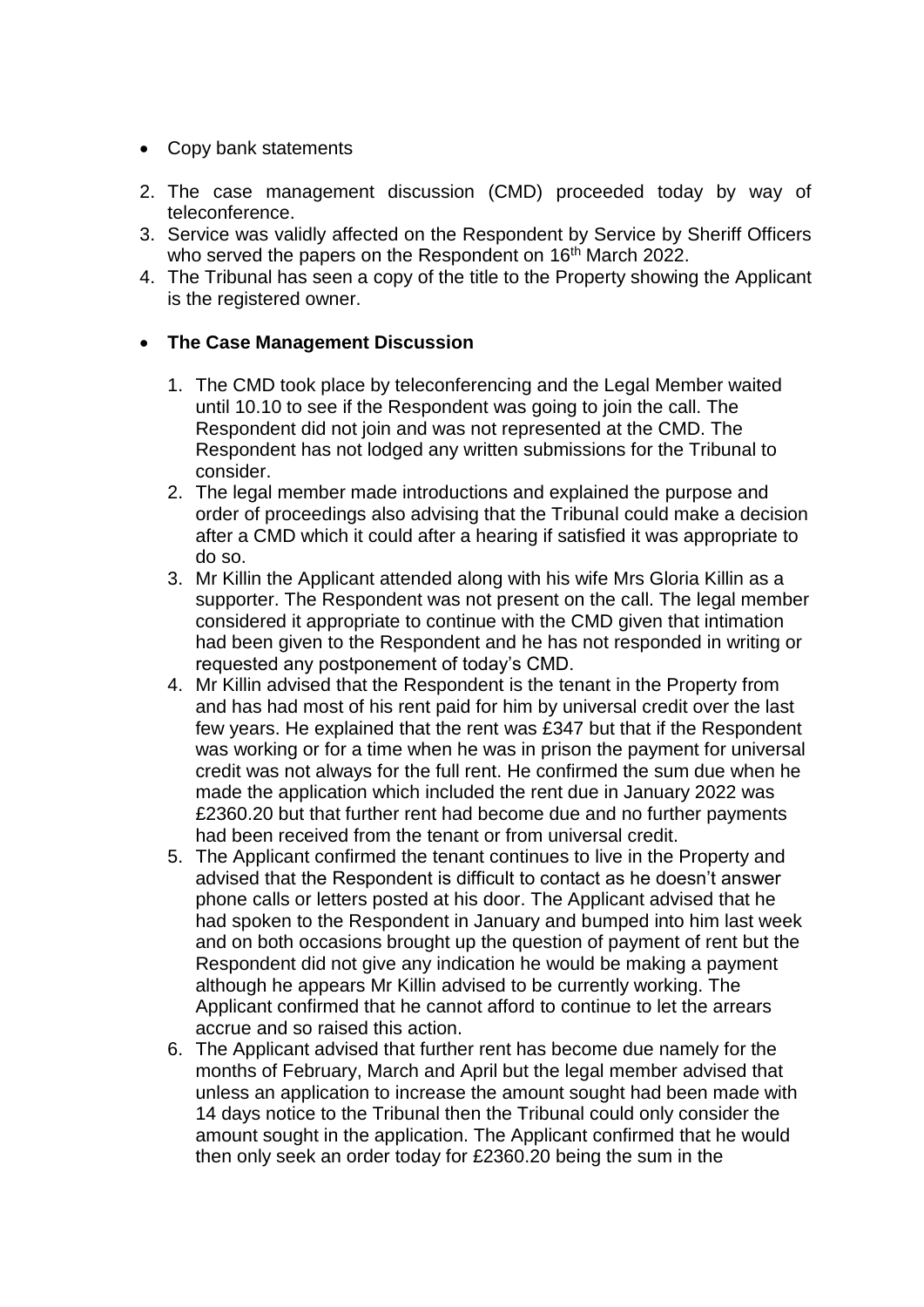application and would consider raising another application in the future for further rent arrears if the rent remained unpaid..

# **Findings in Fact**

- 1. The parties entered into a lease of the Property which commenced on  $17<sup>th</sup>$ February 2015 and is still continuing.
- 2. The Rent due in terms of the lease is £347 monthly payable on the 17<sup>th</sup> day of each month.
- 3. The Tenant has been variable in his payments of rent and rent fell into arrears from November 2019.
- 4. The last rent paid was £43.32 from Universal Credit in January 2022.
- 5. The rent outstanding at the date of the application is £2,360.20.
- 6. The Rent outstanding at today's date is £3,401.20.

### **Reasons for Decision**

- 7. The parties have entered into a lease where the Respondent has leased the Property from the Applicant and has agreed to pay £347 per month in rent.
- 8. The Respondent has failed to pay the full rent due. The Respondent was receiving universal credit payments last year and for some months those were paid to the Applicant but the amount varied according to whether the Respondent was working or not and so arrears have accrued since November 2019 and since January 2022 there have been no payments received towards the rent despite the fact the Applicant understands the Respondent is now working regularly.
- 9. The tenancy is ongoing with the Respondent still living in the Property. No offer to pay has been made nor has he made any representations to the Tribunal in response to this application.
- 10.The Tribunal accepts the written evidence and verbal statements made by the Applicant, who the Tribunal found clear and credible in his evidence that the rent outstanding as of January 2022 amounts to £2,360.20. In the absence of any representations from the Respondent the Tribunal finds it fair and appropriate to make an order for payment for that sum today.
- 11.There being no application for time to pay the Tribunal makes an order for payment of the sum claimed with interest as stated above.

## **Decision**

An order for payment of the sum of £2,360.20 is granted.

## **Right of Appeal**

**In terms of Section 46 of the Tribunal (Scotland) Act 2014, a party aggrieved by the decision of the Tribunal may appeal to the Upper Tribunal for Scotland on a point of law only. Before an appeal can be made to the Upper Tribunal, the party must first seek permission to appeal from the First-tier Tribunal. That party must**